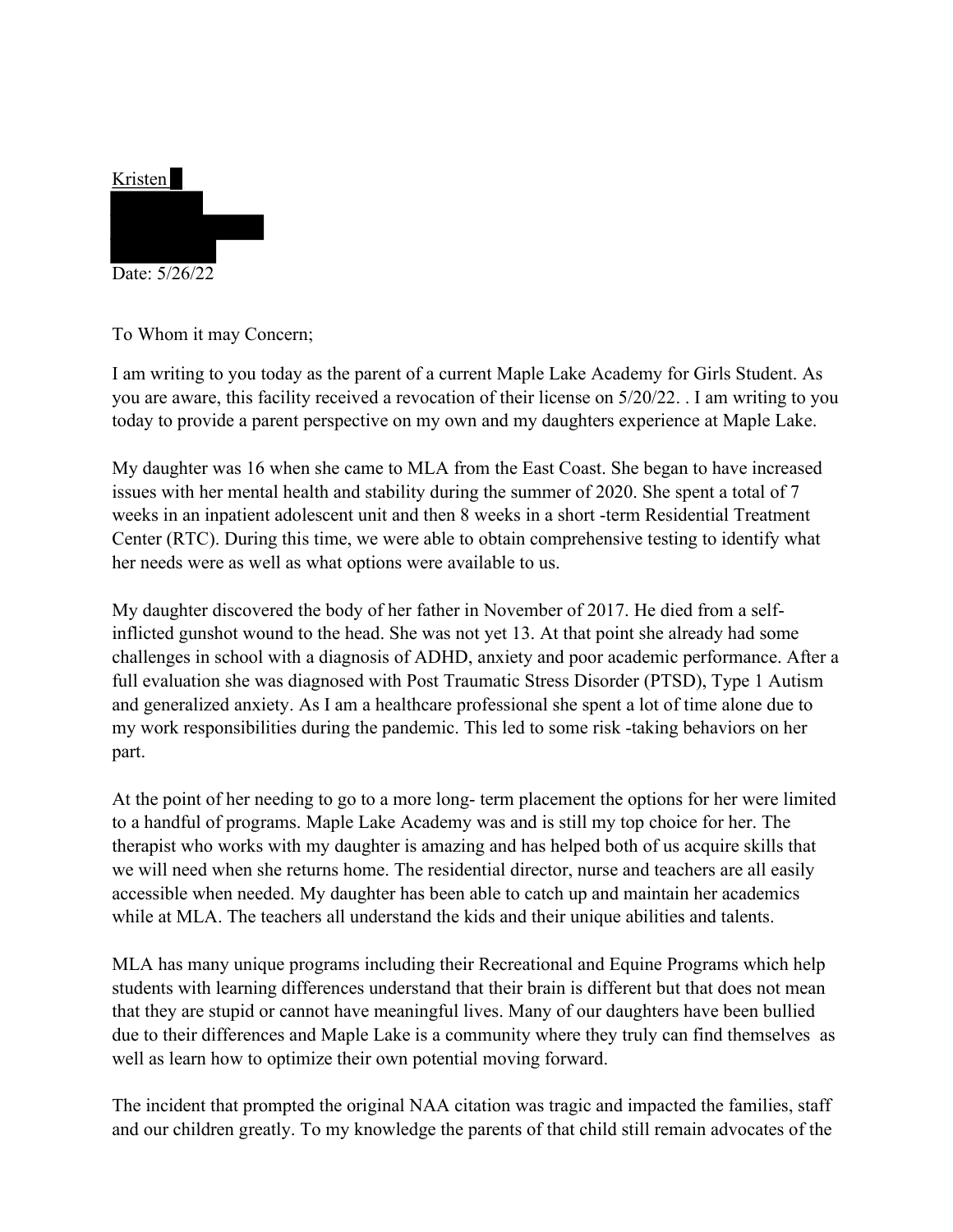## Page 2

program. No one from these agencies has asked for our input or our own experience as parents. We have been kept informed of the progress of the complaint to the degree that they are able to. At our last Parent's Weekend, we all discussed that not one parent removed their child from the school. Does that not speak to what we think of the program? Does our opinion not matter?

The second NAA citation contains multiple statements which are not true and inflammatory in nature after speaking directly with the other students' parents. In my opinion, there have also been multiple omissions/errors by the Department of Licensing Team. These include but are not limited to; speaking with our children who are minors without parental permission, no due process hearing for the school for either citation and inconsistent communication from the Department.

I realize there are many of these types of facilities within the state of Utah and there has been increased media attention and pressure from past patients that programs are "bad" and "abusive" and should all be closed. In thinking of my own daughter, I do not know what that would have done if not for MLA. There is a great likelihood she may have been sexually exploited, have substance abuse issues or even be dead.

It is my opinion what has transpired over the last 5 months is a witch hunt to close a program to make an example. Realizing that there is much social media and political pressure around the Troubled Teen Industry (TTI). MLA is a small program so only 13 families and children will be inconvenienced. There are very few places that can meet the needs of the population of children at MLA. Many other places are full at present as well and will not have bed space if the closure happens as currently planned. I would request that there be an immediate stop placed on this closure for a full and fair investigation to occur.

My daughter has made progress that 18 months ago I thought was unthinkable and unachievable. She is finding herself after being lost in one way or another since her father's death. She has had more loss, trauma and hurt in her 17 years than most experience in a lifetime. While we will be graduating in the coming months I want to ensure that MLA remains as a resource for kids like her. A place to be safe and seen, a place to have success in school, and make friends. I am scared for what will happen to the others who are not ready to go home. Where will they go? Many of them will not do well at home or in a traditional program. Will the state be helping those families find another placement?

Please reach out to me if you would like additional information.

Kristen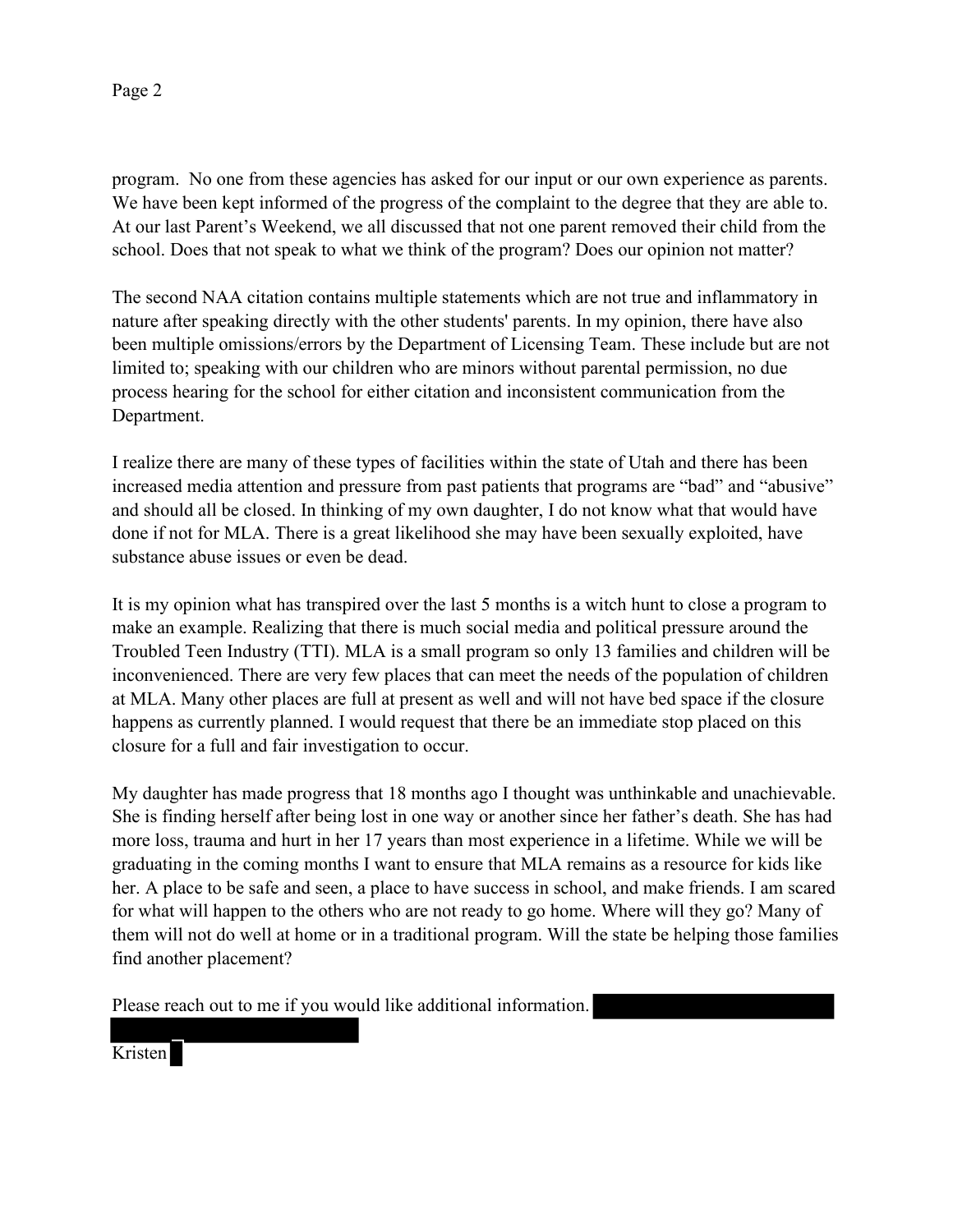TO: **Michael McDonald** Director, Office of Licensing **Department of Human Services** 195 North 1950 West Salt Lake City, UT 84116

FROM: Dave and Amy

May 30, 2022

Dear Mr. McDonald:

We were shocked and saddened to see the second Notice of Agency Action issued to Maple Lake Academy (MLA) for Girls, revoking its license. We strongly urge you to reconsider, as revoking its license would cause far more harm than good.

We have been in discussion with the other parents of MLA students, who all believe the school should remain open - including the parents of the two students who were referenced in the NAAs. The lack of parental involvement in this process is quite concerning, not to mention investigators interviewing the children (who are almost all minors) with parental notification. If any of us truly believed that our children were unsafe at MLA, we would have immediately pulled them - and not a single child has been pulled from the program since these incidents occurred.

However, we are writing this letter to specifically tell our story - our family's struggles prior to our daughter arriving at MLA, the tremendous progress she has made at MLA, and why it is so critical for us to be able to continue this journey.

When our daughter was 5, she suddenly had obsessive-compulsive disorder (OCD), needing to take pictures of everything (sunsets, food, etc.), as "it would never be the same again". Her sudden onset OCD went away after 6 months, but came back with a vengeance 2 years later. There were days where she would literally take 1000 pictures or have a complete meltdown if she wasn't allowed to access a camera. She regularly refused to go to school, many times arriving 3 hours late, or not attending at all. We tried many different interventions (including an anti-depressant, which made her suicidal), working with several different therapists, but nothing worked.

We finally realized that she would need to attend a residential treatment program (RTP) if there was any hope of getting her life back on track. We sent her to a summer RTP with limited success, as she was highly traumatized by other aggressive students there. After school refusal only got worse, and she only left her room to use the bathroom for months, we made the heart-wrenching decision to send our 11 year old to a full-time RTP, . While she made some progress there in her first few months, she stalled out, as the staff misinterpreted her behavior as "bratty", rather than something that was out of her control. It was at this time that she was diagnosed as having autism spectrum disorder (ASD). While our son was diagnosed with ASD 10 years ago (when he was 2), it was only recently that we realized how differently autism presented in girls.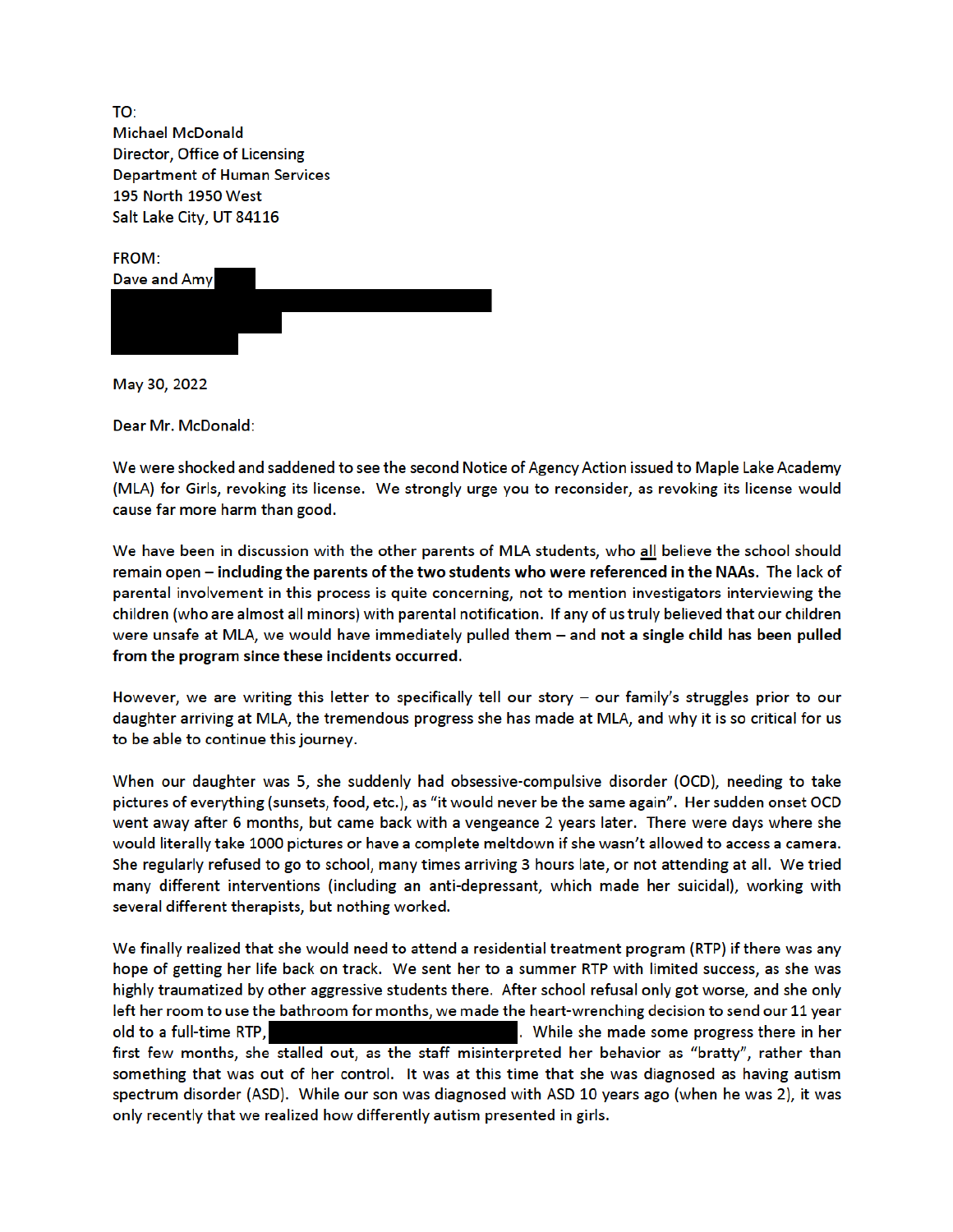Working with our educational consultant, **we searched for a program that specialized in teenage girls with ASD, and discovered that there were very few of these programs in the country**. The only other RTP that specialized in treating girls with ASD was also in Utah; however, their youngest student was 14 years old – 2 years older than our daughter. Essentially, this was our only choice.

Although our daughter has only attended MLA for about 7 months, we have been incredibly encouraged by her progress. For the first time in her life, she has been able to share her emotions in a constructive way. She has made healthy friendships for the first time. She is having great academic success. This stems from the therapists and staff at MLA understanding that these girls have ASD – that their struggles are not coming from a place of willful defiance, but of challenges with everyday tasks. For the first time in years, we can see a glimmer of light at the end of the tunnel.

However, she still has a long way to go. She is still late for school sometimes, despite living at the school and surrounded by full-time therapeutic staff. She still feels compelled to take pictures of the sky or her food. She still gets triggered and shuts down when she hears certain words. We had envisioned her attending MLA for about another year, continuing to work on these issues and finishing her 8<sup>th</sup> grade year there.

It would be incredibly disruptive for her to have to switch to a new RTP again, especially as it would probably be one that doesn't specialize in ASD for girls of her age. While it is undoubtedly a tragedy that one of the students passed away (note that the medical examiner has still not been able to provide a diagnosis), it would be an even greater tragedy for our daughter to no longer be able to attend MLA.

Once again, we implore you to reconsider your decision. Please, please, please allow MLA to remain open for the sake of our daughter and our family, all of the other girls in the program and their families, and the countless girls and families who would greatly benefit from MLA in the future.

Sincerely,

Dave and Amy